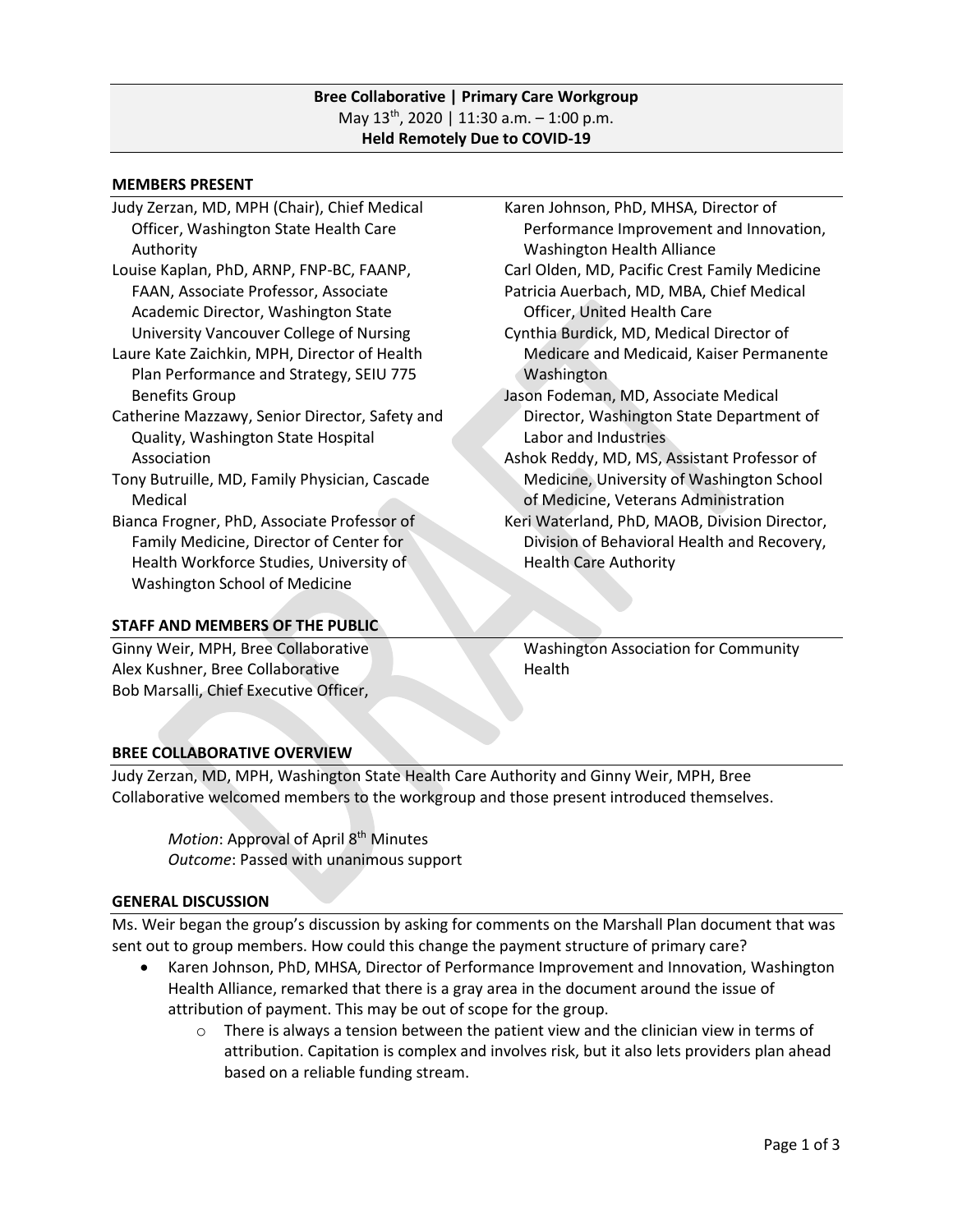- Ms. Weir discussed the survey that was sent out to the group. The  $4<sup>th</sup>$  definition (provider and service based) was the highest by score. However, most #1 votes were for the  $1<sup>st</sup>$  definition (provider-based).
- The group discussed the purpose of the definition. Ms. Weir advised that the group start with what is possible now in terms of measurement and then move to aspirational goals for definition.
	- $\circ$  Service-based definition would cover the group's aspirational goal but is not as achievable as a provider-based definition. The group may want to create its own hybrid definition of provider and service.
	- o Cynthia Burdick, MD, Medical Director of Medicare and Medicaid, Kaiser Permanente Washington, voiced full support of the service-based definition, but did also note that it would be difficult to measure via claims data.
	- o Carl Olden, MD, Pacific Crest Family Medicine, expressed a desire to include health systems measurement in a definition.
	- o Tony Butruille, MD, Family Physician, Cascade Medical, argued that, if the standards for primary care are first point of contact, comprehensiveness, and coordination, the definition needs to account for true team-based primary care practitioners.
- Dr. Zerzan pivoted the discussion to the second survey question, which asked about providers and who would be considered a primary care practitioner. This could differentiate the group's definition from the one used by the OFM.
- Ms. Weir reviewed the results for question 2. General internists and pediatricians both had large support for inclusion (group noted that some may be hospitalists, but they should still be included).
- Obstetrics and midwives: The group was mixed on this between "No" and "Maybe". A portion of the medicine that these providers practice is primary care, but not all of their practice is (especially if they are doing perinatal care and delivery).
	- $\circ$  Some midwives and obstetrics practitioners step out of that capacity and do more general women's health, which is fully primary care.
	- $\circ$  Another member argued that if you are not able to cross organ systems in your care, then it is not primary care.
- The group put forth more ideas: could they make a hybrid definition that would account for gray area providers by looking at services provided? The group could also look at setting to help determine if something is primary care.
- Creating a purely service-based definition has a downside: it locks definition into a FFS system.
- Dr. Johnson: measurement must be multi-dimensional. Start with universal providers and then think about the place of service and type of service to narrow down the definition.
- Ms. Weir asked the group if they could think of a way to measure using setting data to help. Dr. Butruille suggested looking at the OFM report and contacting the consultants who helped decide on the codes that were used in that report.
- Louise Kaplan, PhD, ARNP, FNP-BC, FAANP, FAAN, Associate Professor, Associate Academic Director, Washington State University Vancouver College of Nursing, mentioned the importance of capturing ARNPs. They do not practice family medicine but do perform many services that are primary care. **Dr. Kaplan to draft a primary care definition with ARNPs in mind.**
- Ms. Weir asked if there were any comments on chiropractors/naturopaths as primary care providers.
	- $\circ$  Dr. Kaplan said that her patients have often used her practice as primary care while simultaneously seeing a naturopath.
	- $\circ$  Chiropractor is an easy no because they mostly deal with musculoskeletal problems.